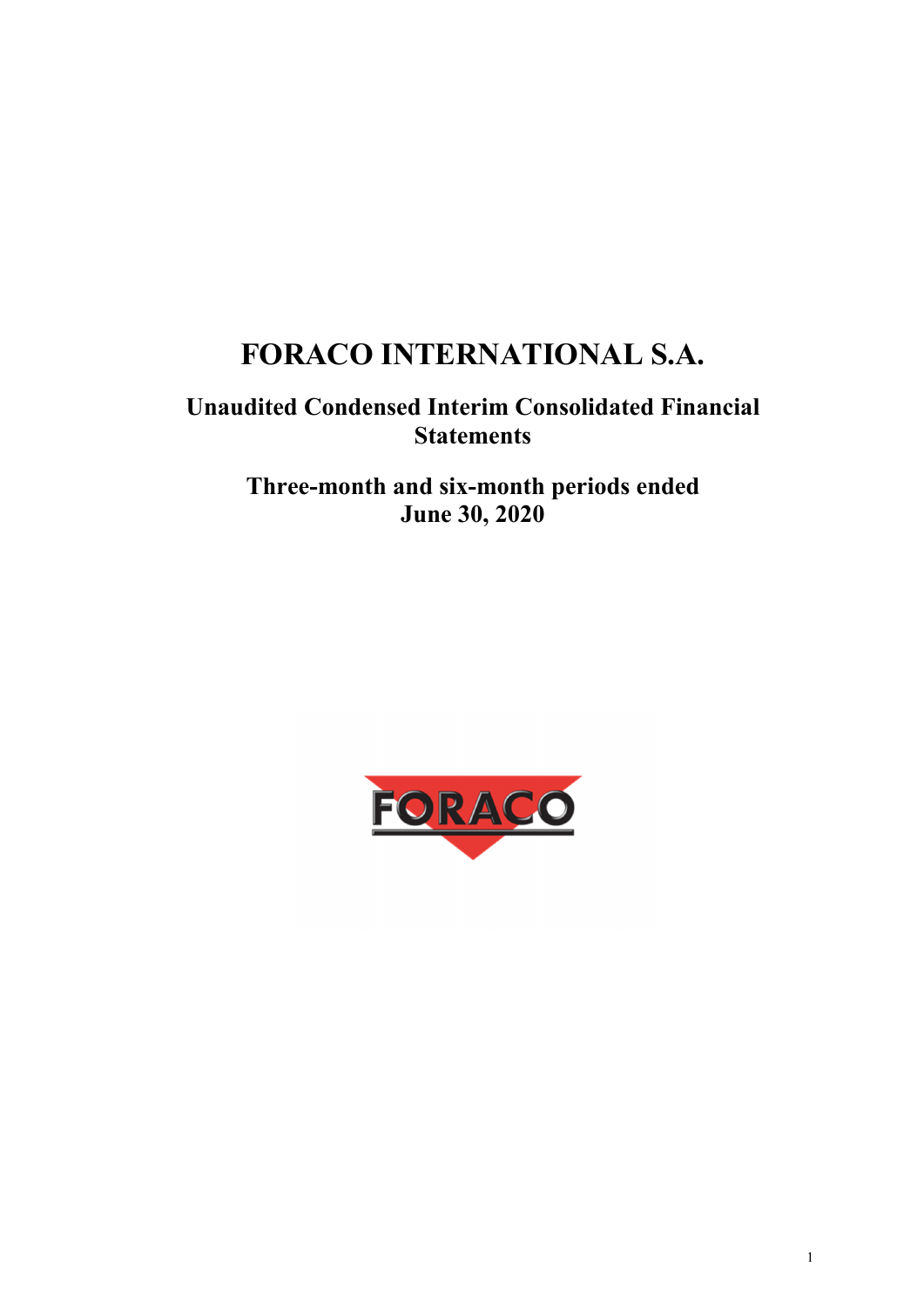#### **Foraco International S.A.**

**Unaudited condensed interim consolidated financial statements as of June 30, 2020** 

# **Table of Contents**

|     | Unaudited condensed interim consolidated balance sheet - Assets                       | 3  |
|-----|---------------------------------------------------------------------------------------|----|
|     | Unaudited condensed interim consolidated balance sheet – Equity and Liabilities       | 4  |
|     | Unaudited condensed interim consolidated income statement                             | 5  |
|     | Unaudited condensed interim consolidated statement of changes in equity               | 6  |
|     | Selected notes to the unaudited condensed interim consolidated financial statements 8 |    |
| 1.  | Basis of preparation                                                                  | 8  |
| 2.  | Selected notes on critical accounting policies and new accounting pronouncements      | 8  |
|     | 3. Financial risk management                                                          | 10 |
| 4.  | Segment information                                                                   | 10 |
|     | 5. Property, plant and equipment                                                      | 12 |
| 6.  | Goodwill                                                                              | 12 |
| 7.  | Inventories                                                                           | 13 |
|     | 8. Financial debt and lease obligations                                               | 13 |
| 9.  | Provisions                                                                            | 14 |
| 10. | Share capital                                                                         | 14 |
| 11. | Expenses by nature                                                                    | 15 |
| 12. | Income tax expense                                                                    | 15 |
| 13. | Commitments and contingencies                                                         | 15 |
| 14. | Related-party transactions                                                            | 16 |
| 15. | Earnings per share calculation                                                        | 16 |
| 16. | Post balance sheet events                                                             | 16 |
|     |                                                                                       |    |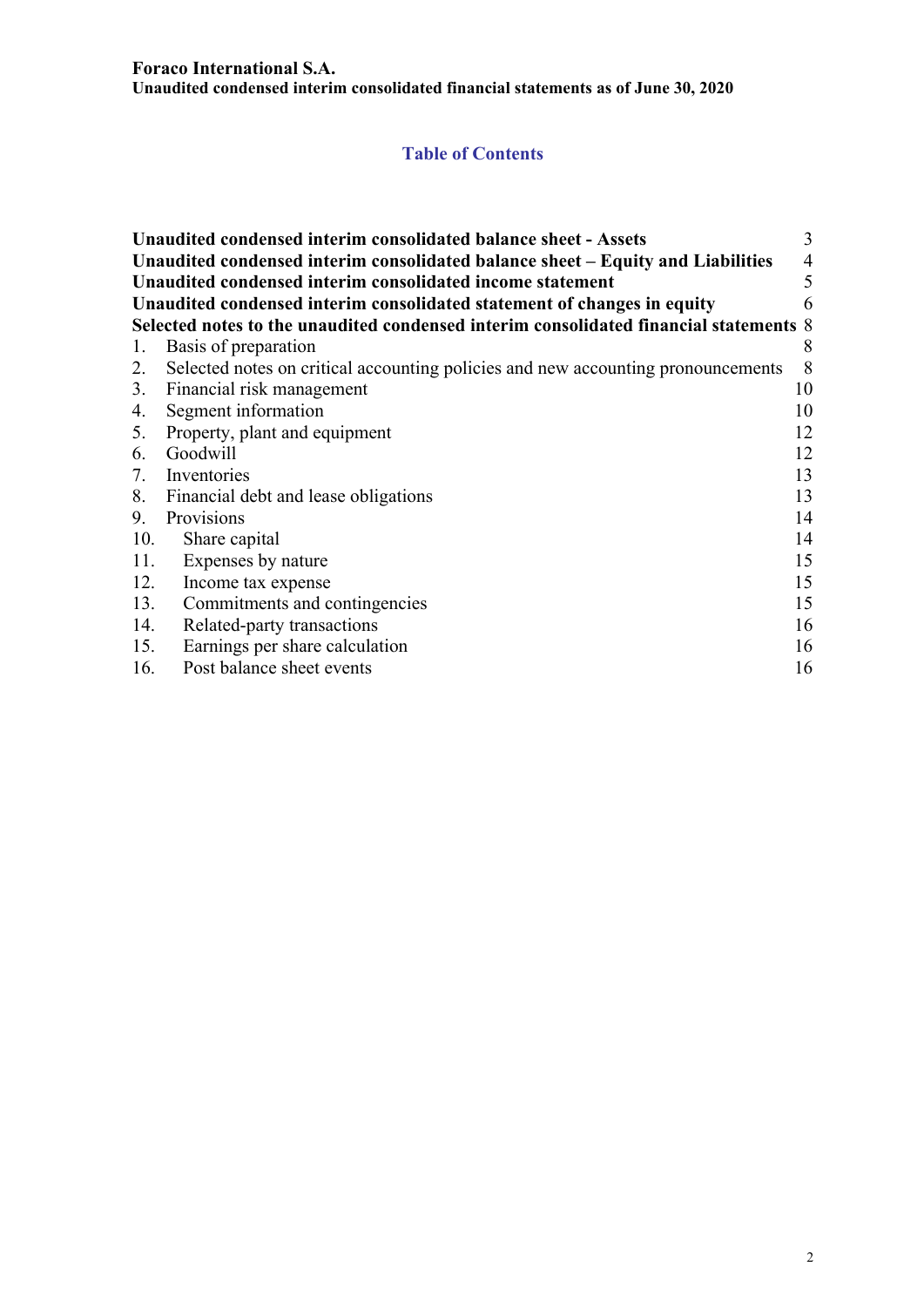# **Unaudited condensed interim consolidated balance sheet - Assets**

| in thousands of US\$          | <b>Note</b> | <b>June 30,</b><br>2020 | December 31,<br>2019 |
|-------------------------------|-------------|-------------------------|----------------------|
| <b>ASSETS</b>                 |             |                         |                      |
| <b>Non-current assets</b>     |             |                         |                      |
| Property, plant and equipment | (5)         | 31,181                  | 35,197               |
| Goodwill                      | (6)         | 64,096                  | 75,936               |
| Deferred income tax assets    |             | 24,445                  | 27,677               |
| Other non-current assets      |             | 790                     | 1,147                |
|                               |             | 120,512                 | 139,957              |
| <b>Current assets</b>         |             |                         |                      |
| Inventories, net              | (7)         | 29,703                  | 32,873               |
| Trade receivables, net        |             | 34,716                  | 31,189               |
| Other current assets          |             | 8,635                   | 10,270               |
| Cash and cash equivalents     |             | 16,423                  | 16,053               |
|                               |             | 89,477                  | 90,385               |
| <b>Total assets</b>           |             | 209,989                 | 230,342              |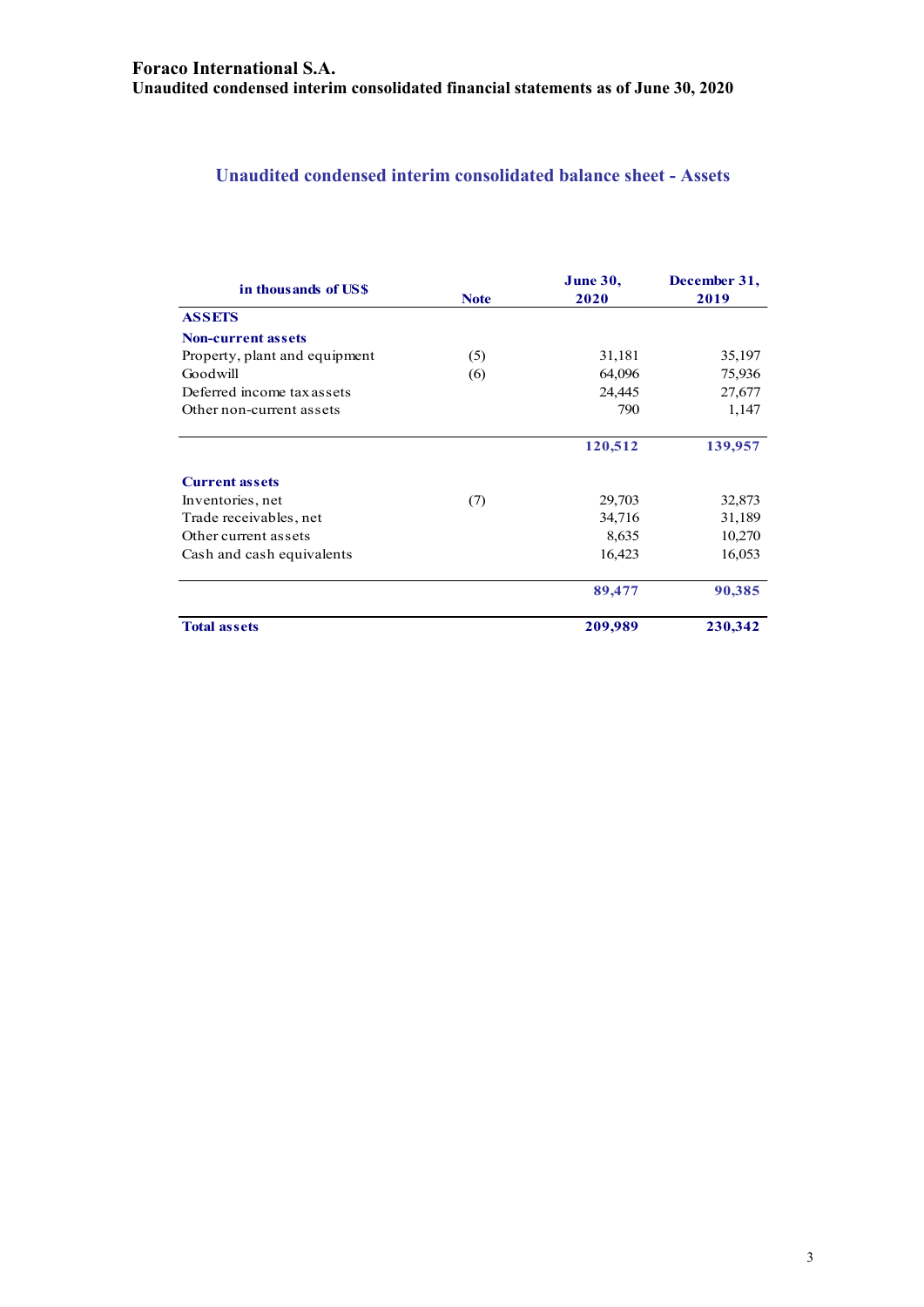# **Unaudited condensed interim consolidated balance sheet – Equity and Liabilities**

| in thousands of US\$                                              | <b>Note</b> | <b>June 30,</b><br>2020 | December 31,<br>2019 |
|-------------------------------------------------------------------|-------------|-------------------------|----------------------|
| <b>EQUITY</b>                                                     |             |                         |                      |
| Capital and reserves attributable to the Company's equity holders |             |                         |                      |
| Share capital                                                     |             | 1,772                   | 1,772                |
| Share premium and retained earnings                               |             | 151,242                 | 151,559              |
| Other reserves                                                    |             | (143,370)               | (122, 335)           |
|                                                                   |             | 9,644                   | 30,996               |
| Non-controlling interests                                         |             | 5,511                   | 5,682                |
| <b>Total equity</b>                                               |             | 15,155                  | 36,678               |
| <b>LIABILITIES</b>                                                |             |                         |                      |
| <b>Non-current liabilities</b>                                    |             |                         |                      |
| Borrowings - Non-current portion of long term debt                | (8)         | 137,395                 | 133,961              |
| Lease obligations - Non current portion                           | (8)         | 2,286                   | 2,910                |
| Deferred income tax liabilities                                   |             | 3,398                   | 3,457                |
| Provisions for other liabilities and charges                      | (9)         | 441                     | 405                  |
| <b>Current liabilities</b>                                        |             |                         |                      |
| Trade payables                                                    |             | 15,437                  | 20,301               |
| Other payables                                                    |             | 26,756                  | 19,012               |
| Current income tax liabilities                                    |             | 894                     | 1,084                |
| Borrowings - Current portion of long term debt                    | (8)         | 1,909                   | 2,817                |
| Borrowings - Current portion of drawn credit lines                | (8)         | 4,834                   | 8,149                |
| Lease obligations - Current portion                               | (8)         | 1,239                   | 1,241                |
| Provisions for other liabilities and charges                      | (9)         | 246                     | 328                  |
| <b>Total liabilities</b>                                          |             | 194,835                 | 193,665              |
| <b>Total equity and liabilities</b>                               |             | 209,989                 | 230,342              |
| Net debt excluding operating lease obligations under IFRS 16      |             | 127,716                 | 128,874              |

*Net debt excluding operating lease obligations is a non IFRS measure and corresponds to the current and noncurrent portion of borrowings, net of cash and cash equivalents*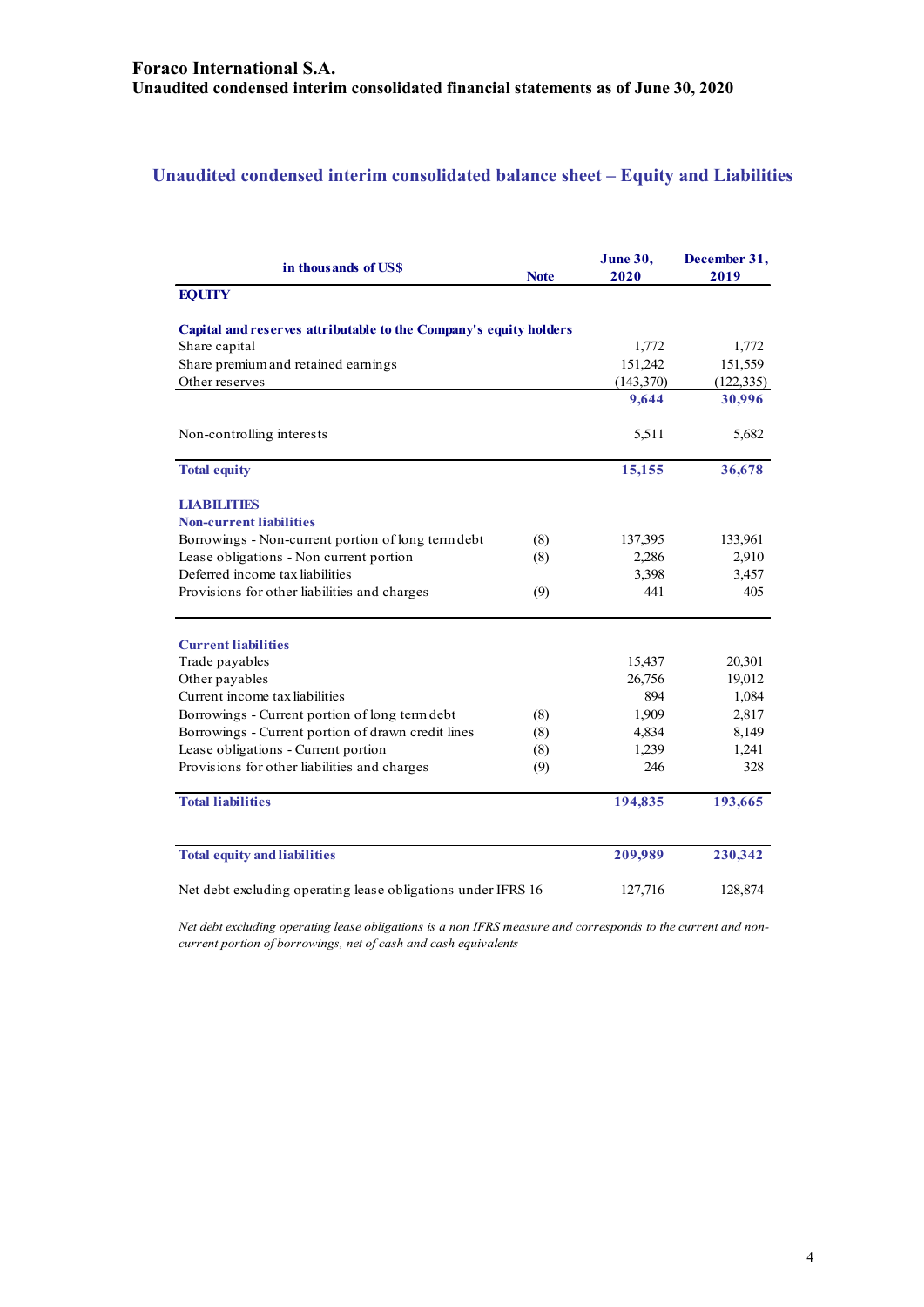# **Unaudited condensed interim consolidated income statement**

| In thousands of US\$                                                                                                                    |             | Three-month period ended<br><b>June 30,</b> |            | Six-month period ended<br><b>June 30,</b> |                |
|-----------------------------------------------------------------------------------------------------------------------------------------|-------------|---------------------------------------------|------------|-------------------------------------------|----------------|
|                                                                                                                                         | <b>Note</b> | 2020                                        | 2019       | 2020                                      | 2019           |
| Revenue                                                                                                                                 | (4)         | 47,351                                      | 54,093     | 97,022                                    | 99,295         |
| Cost of sales                                                                                                                           | (11)        | (36, 187)                                   | (45,627)   | (80, 594)                                 | (86, 592)      |
| Gross profit                                                                                                                            |             | 11,164                                      | 8,466      | 16,427                                    | 12,703         |
| Selling, general and administrative expenses<br>Other operating income / (expense), net                                                 | (11)        | (5,102)                                     | (5,487)    | (10,241)                                  | (10,650)       |
| <b>Operating profit / (loss)</b>                                                                                                        |             | 6,062                                       | 2,979      | 6,186                                     | 2,053          |
| Finance costs                                                                                                                           |             | (2,065)                                     | (1,934)    | (4,495)                                   | (4,202)        |
| Profit / (loss) before income tax                                                                                                       |             | 3,997                                       | 1,045      | 1,691                                     | (2,149)        |
| Income $\text{tax}$ (expense) / profit                                                                                                  | (12)        | (720)                                       | 246        | (479)                                     | (493)          |
| Profit / (loss) for the period                                                                                                          |             | 3,277                                       | 1,291      | 1,212                                     | (2,642)        |
| Attributable to:<br>Equity holders of the Company<br>Non-controlling interests                                                          |             | 1,726<br>1,551                              | 597<br>694 | (316)<br>1,529                            | (3,382)<br>740 |
| Earnings per share for profit attributable to the equity holders of the Company<br>during the period (expressed in US cents per share): |             |                                             |            |                                           |                |
| - basic                                                                                                                                 | (15)        | 1.88                                        | 0.66       | (0.35)                                    | (3.77)         |
| - diluted                                                                                                                               | (15)        | 1.92                                        | 0.66       | (0.35)                                    | (3.77)         |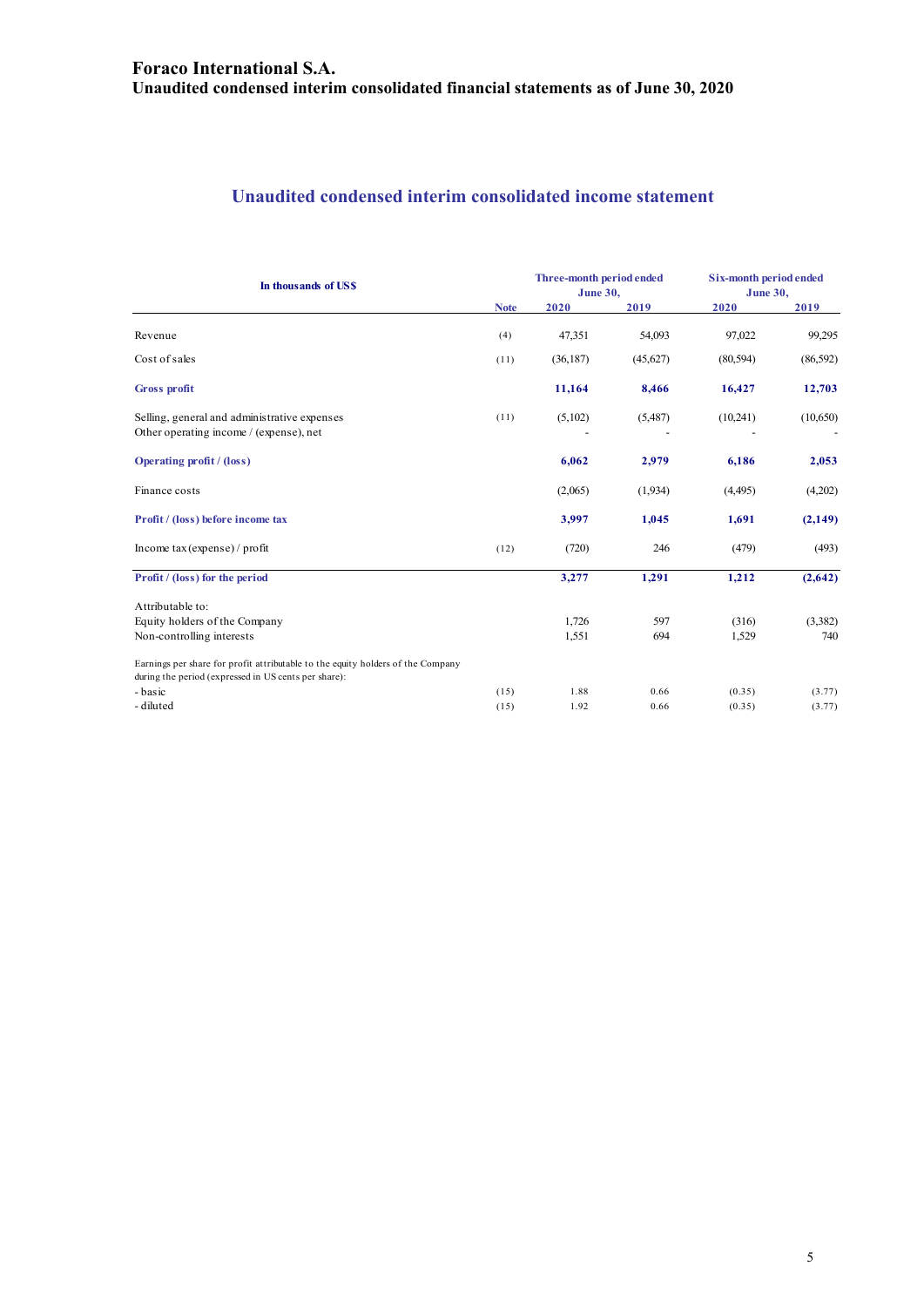# **Unaudited condensed interim consolidated statement of changes in equity**

|                                            | <b>Attributable to equity holders of the Company</b> |                                                                      |                                 |              | Non-                            | <b>Total</b> |
|--------------------------------------------|------------------------------------------------------|----------------------------------------------------------------------|---------------------------------|--------------|---------------------------------|--------------|
| in thousands of USS                        | <b>Share</b><br>Capital                              | <b>Share</b><br>Premium<br>and<br><b>Retained</b><br><b>Earnings</b> | <b>Other</b><br><b>Reserves</b> | <b>Total</b> | controlling<br><i>interests</i> | Equity       |
| <b>Balance at January 1, 2019</b>          | 1,772                                                | 150,474                                                              | (114, 478)                      | 37,768       | 3,026                           | 40,794       |
| Profit $/$ (loss) for the period           |                                                      | (3,382)                                                              |                                 | (3,382)      | 740                             | (2,642)      |
| Currency translation differences           |                                                      |                                                                      | (348)                           | (348)        | 927                             | 579          |
| Employee share-based compensation          |                                                      |                                                                      | 90                              | 90           |                                 | 90           |
| Exercise of share-based compensation       |                                                      |                                                                      |                                 |              |                                 |              |
| Treasury shares purchased (see Note 10)    |                                                      |                                                                      | (14)                            | (14)         |                                 | (14)         |
| Dividend paid to non controlling interests |                                                      |                                                                      |                                 |              |                                 |              |
| <b>Balance at June 30, 2019</b>            | 1,772                                                | 147,092                                                              | (114,750)                       | 34,114       | 4,693                           | 38,807       |
| <b>Balance at January 1, 2020</b>          | 1,772                                                | 151,558                                                              | (122, 335)                      | 30,996       | 5,682                           | 36,678       |
| Profit $/$ (loss) for the period           |                                                      | (316)                                                                |                                 | (316)        | 1,529                           | 1,213        |
| Currency translation differences           |                                                      | $\overline{\phantom{a}}$                                             | (21, 126)                       | (21, 126)    | (1,024)                         | (22, 150)    |
| Employee share-based compensation          |                                                      |                                                                      | 90                              | 90           |                                 | 90           |
| Treasury shares purchased (see Note 10)    |                                                      |                                                                      |                                 |              |                                 |              |
| Dividend paid to non controlling interests |                                                      |                                                                      |                                 |              | (676)                           | (676)        |
| <b>Balance at June 30, 2020</b>            | 1,772                                                | 151,242                                                              | (143, 371)                      | 9,644        | 5,511                           | 15,155       |

# **Unaudited statement of comprehensive income**

| in thousands of US\$                    | <b>June 30,</b><br>2020 | <b>June 30,</b><br>2019 |
|-----------------------------------------|-------------------------|-------------------------|
| Net profit $/$ (loss) for the period    | 1,213                   | (2,642)                 |
| Currency translation differences        | (22, 150)               | 579                     |
| Total comprehensive loss for the period | (20.937)                | (2,063)                 |
| Attributable to:                        |                         |                         |
| Equity holders of the Company           | (21, 442)               | (3,730)                 |
| Non-controlling interests               | 505                     | 1,667                   |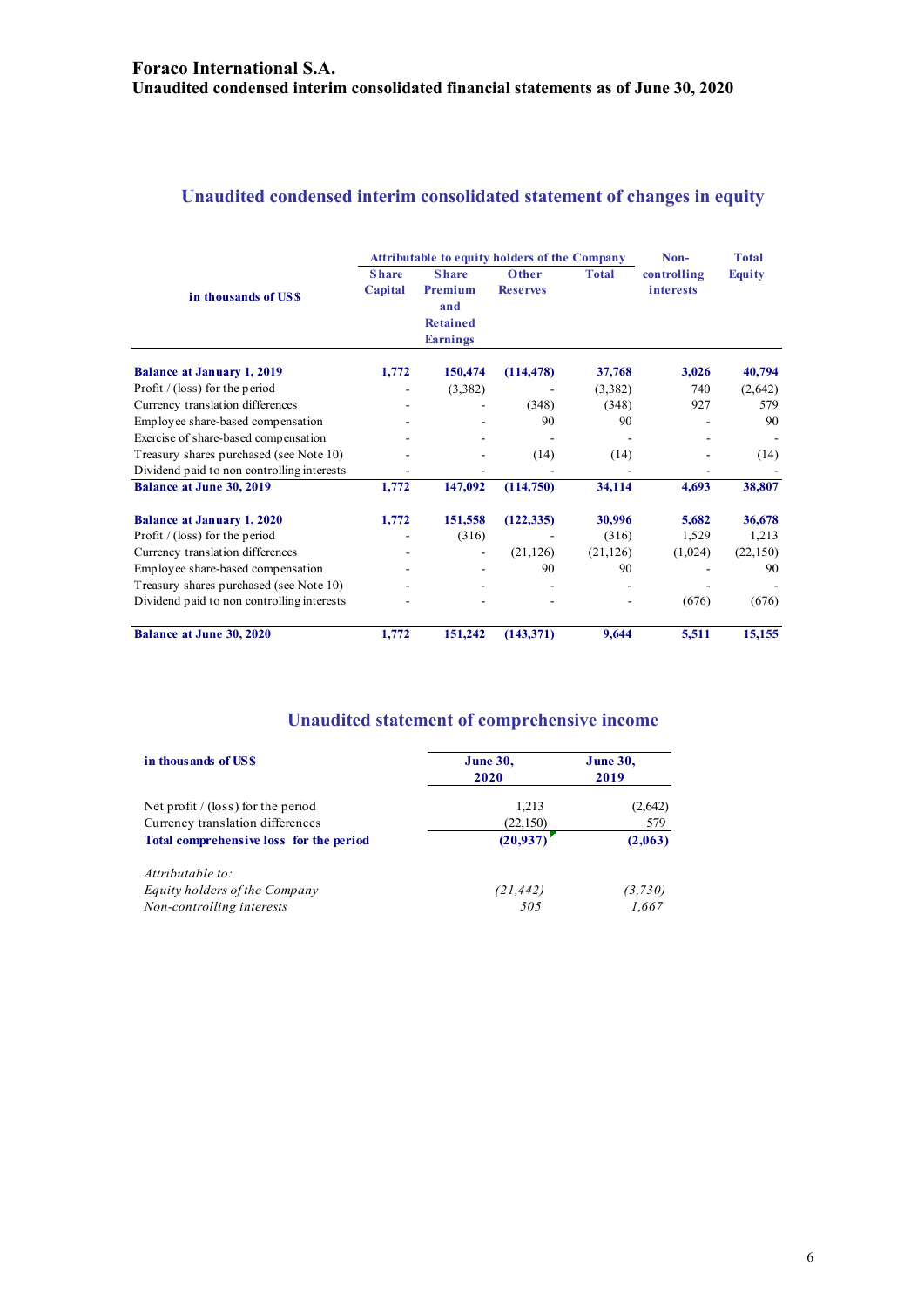# **Unaudited condensed interim consolidated cash flow statement**

| in thousands of US\$                                        | Six month ended June 30, |          |
|-------------------------------------------------------------|--------------------------|----------|
|                                                             | 2020                     | 2019     |
| Profit / (loss) for the period                              | 1,212                    | (2,642)  |
| Adjustments for:                                            |                          |          |
| - Depreciation, amortization and impairment (see Note 11)   | 8,350                    | 8,645    |
| - Non-cash changes in provisions and considerations payable |                          |          |
| - (Gain) / loss on sale and disposal of assets              |                          |          |
| - Share-based compensation expenses (see Note 11)           | 90                       | 90       |
| - Income tax expenses / (profit) (see Note 12)              | 479                      | 493      |
| - Finance costs, net                                        | 4,495                    | 4,202    |
| Cash generated from operations before changes in operating  |                          |          |
| assets and liabilities                                      | 14,626                   | 10,788   |
| Changes in operating assets and liabilities:                |                          |          |
| - Inventories                                               | 225                      | (1,011)  |
| - Trade accounts receivable and other receivables           | (4,034)                  | (4,056)  |
| - Trade accounts payable and other payables                 | 1,632                    | 4,893    |
| Cash generated from / (used in) operations                  | 12,449                   | 10,614   |
| - Interest paid, net                                        | (1, 451)                 | (1,707)  |
| - Income tax paid                                           | (928)                    | (1, 540) |
| Net cash flow from / (used in) operating activities         | 10,070                   | 7,367    |
| Purchase of property, plant and equipment (*)               | (4,147)                  | (5,736)  |
| Net cash generated from / (used in) investing activities    | (4,147)                  | (5, 736) |
| Proceeds from issuance of borrowings, net of issuance costs | 417                      | 641      |
| Proceeds from issuance of bonds, net of issuance costs      |                          |          |
| Repayments of borrowings                                    | (889)                    | (1,260)  |
| Repayments of lease obligations                             | (500)                    | (408)    |
| Proceeds from / (repayment of) short term credit facilities | (3,211)                  | (540)    |
| Acquisition of treasury shares (see Note 10)                |                          | (14)     |
| Dividends paid to non-controlling interests                 | (676)                    |          |
| Net cash generated from / (used in) financing activities    | (4,859)                  | (1,581)  |
|                                                             |                          |          |
| Exchange differences on cash and cash equivalents           | (694)                    | (755)    |
| Net increase / (decrease) in cash and cash equivalents      | 370                      | (705)    |
| Cash and cash equivalents at beginning of the period        | 16,053                   | 11,089   |
| Cash and cash equivalents at end of the period              | 16,423                   | 10,384   |
| (*) Excluding acquisition financed through leases           | None                     | None     |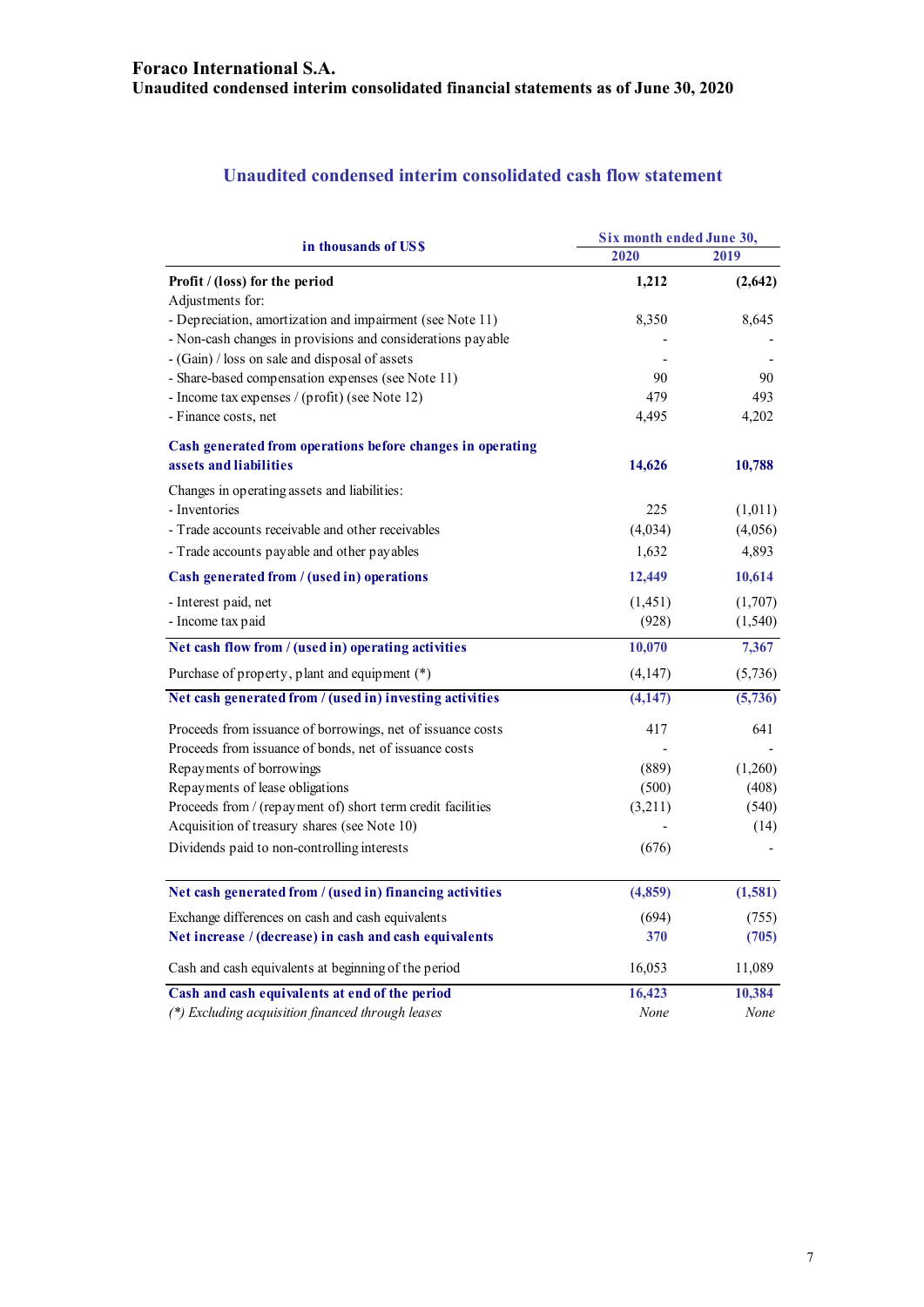**Selected notes to the unaudited condensed interim consolidated financial statements** 

## **1. Basis of preparation**

These unaudited condensed interim financial statements have been prepared in accordance with IAS 34, Interim Financial Reporting. All material intercompany balances have been eliminated. Because all the disclosures required by IFRS are not included, these interim statements should be read in conjunction with the audited financial statements of Foraco International S.A. and its subsidiaries ("Foraco" or the "Company") for the year ended December 31, 2019.

Except when otherwise stated, all amounts are presented in thousands of US\$, which is the presentation currency of the Company.

#### **2. Selected notes on critical accounting policies and new accounting pronouncements**

#### **2.1. Accounting policies**

The accounting policies have been consistently applied with those of the annual financial statements for the year ended December 31, 2019 except for the following: during the year, the income tax expense is recognized based on Management's best estimate of the average annual income tax rate expected for the full financial year on a tax jurisdiction by tax jurisdiction basis. In the last quarter of each fiscal year, Management determines the effective income tax rate for the full year based on the anticipated actual tax returns to be filed and the effective contribution of each tax jurisdiction to the consolidated financial statements.

#### **2.2. Seasonal fluctuations**

The worldwide presence of the Company reduces its overall exposure to seasonality and its influence on business activity, the first quarter being the weakest. In West Africa, most of the Company's operations are suspended between July and October due to the rainy season. In Canada, seasonal slow periods occur during the winter freeze and spring thaw or break-up periods. Depending on the latitude, this can occur anytime from October until late December (freezing) and from mid-April through to mid-June (break-up). Operations at mining sites continue throughout the year. Russia is also affected by the winter period during which operations are suspended. In Asia Pacific and in South America, where the Company operates exclusively in the Mining segment, a seasonal slowdown in activity occurs around year-end during the vacation period. Certain contracts are also affected in Chile in July and August when the winter season peaks.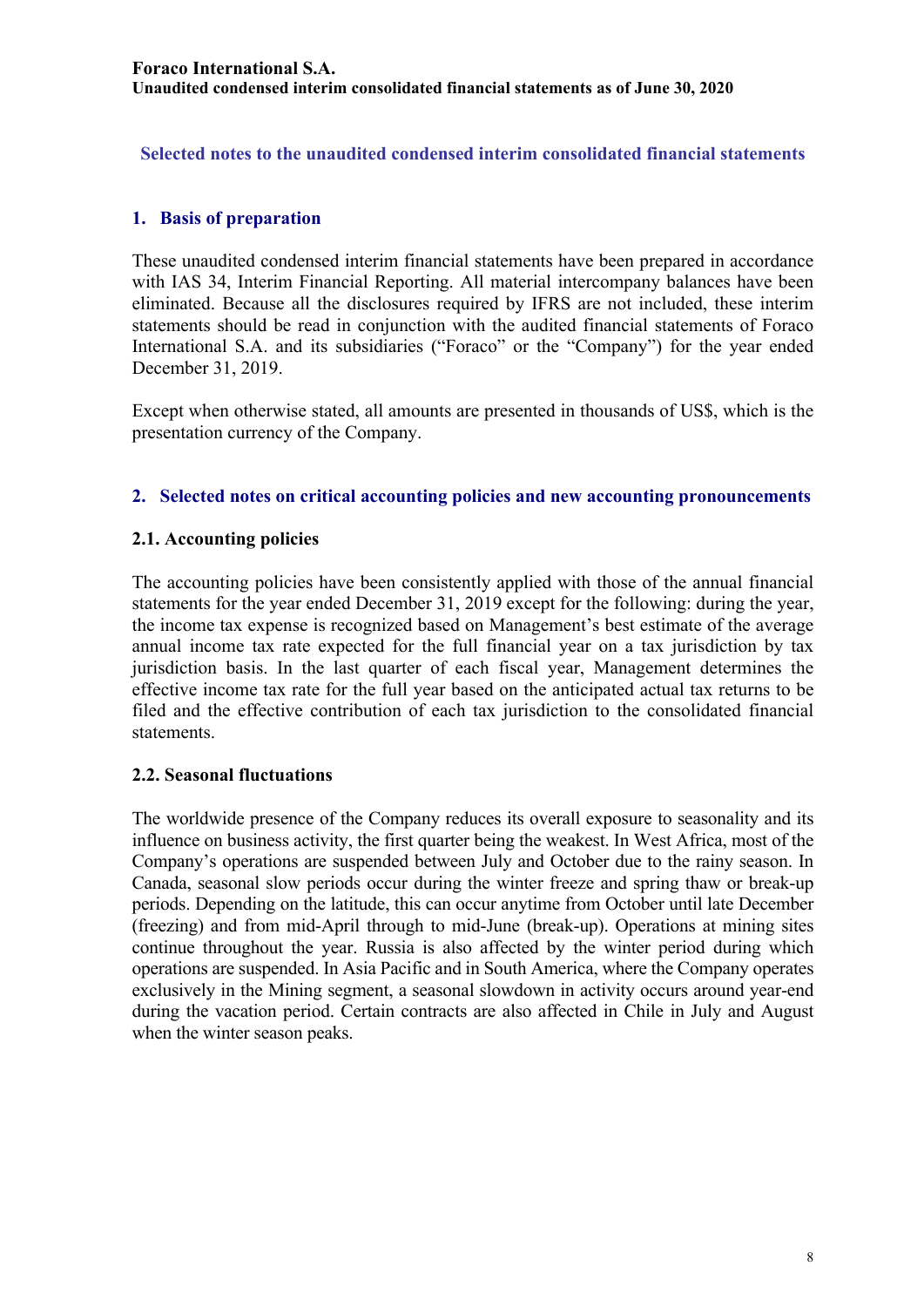# **2.3. Going concern**

The Covid-19 pandemic significantly impacted the world in the first half of 2020. For Foraco, the first priority was to ensure the health and well-being of its employees, customers and business partners. During the quarter, the Company managed to keep its operations running at a reasonable level. The pandemic affected revenue in certain important operations centers, particularly in North and South America but the Company recorded solid activities in other areas and managed to limit the negative impact of the pandemic on its costs structure thanks to satisfactory control of operations, flexibility of its organization and the support from certain clients and governments.

As at June 30, 2020, the Company met its financial covenants. Despite the current economic environment, and assuming that the health crisis does not deteriorate further, , the Company believes that it will have adequate financial resources to continue in operation for a period of at least twelve months.

## **2.4.Impairment testing**

As at December 31, 2019, the Company conducted impairment testing for goodwill at the level of each geographic region using the expected discounted cash flows method. Based on the internal forecasts and projections made, the expected discounted future cash flows generally exceeded, and sometimes significantly, the goodwill carrying amounts. As at March 31, 2020, given the uncertainties regarding the business impacts of the Covid-19 pandemic the Company reperformed an impairment testing for the regions which presented a lower headroom. No impairment charge was required. Based on the current financial performance, the information available including customers' feedback and the Company's backlog, there is no triggering event for conducting impairment tests as at June 30, 2020.

#### **2.5.Deferred tax valuation allowance**

The Company's policy is to recognize deferred tax assets only when they can be recovered within a reasonable timeframe. As a general rule, the Company recognizes deferred tax assets only when they can be used against taxable profit generally within five years or when available tax opportunities exist. On this basis, the Company has adopted a partial recognition based approach and has recorded certain valuation allowances. During the period, the Company did not recognize or use any deferred tax asset.

#### **2.6. New accounting pronouncements**

#### *Standards, amendments and interpretations to existing standards that were adopted by the Company during the period*

- Amendments to IFRS 3
- Amendment to IAS 1 and IAS 8
- Interest Rate Benchmark Reform (Amendments to IFRS 9, IAS 39 and IFRS 7)

The application of the other standards and amendments has not had any material impact on the consolidated financial statements.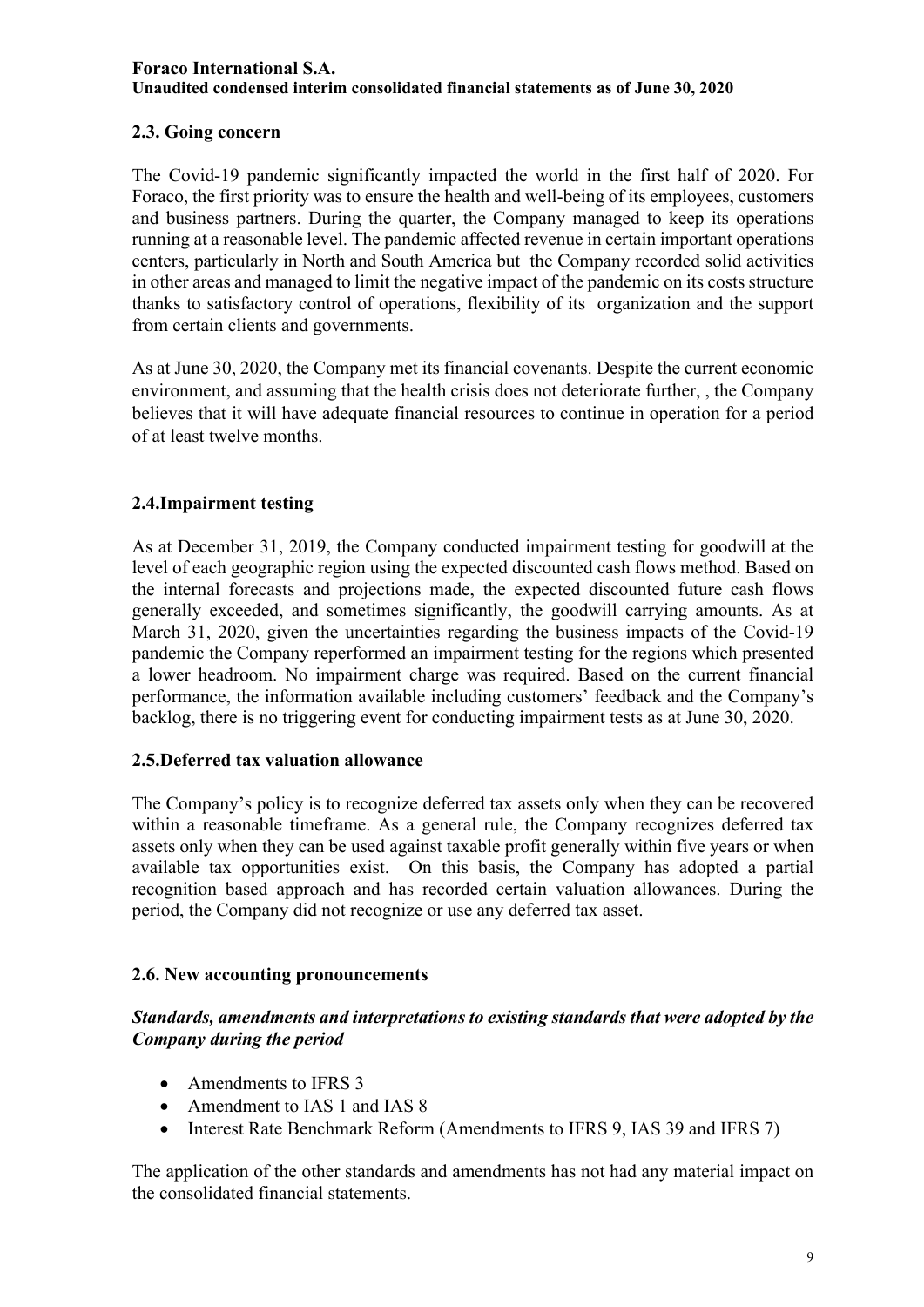#### *Standards, amendments and interpretations to existing standards that are not yet mandatory effective and have not been early adopted by the Company*

The following standards and amendments to existing standards have been published and are mandatory for the Group's accounting periods beginning on or after January 1, 2020, but have not been early adopted by the Group:

• Annual improvement  $2018 - 2020$ 

The application of the new amendments is not expected to have a material impact on the consolidated financial statements.

## **3. Financial risk management**

The Company is exposed to a variety of financial risks through its activity, including: liquidity risk, currency risk, cash transfer restriction, interest rate / re-investment risk, financial counter-party risk and credit risk.

A significant portion of the cash flows of the Company are denominated in Canadian Dollars, Euros, Australian Dollars, Brazilian Real, Chilean Pesos, Russian Rubbles and US Dollars. The financial performance and position as reported in US\$ are dependent on the fluctuations of the US\$ against the other mentioned currencies of the Group.

#### **4. Segment information**

The long-standing presence of the Company in the water segment enabled it to develop unique applications for the mining sector. These applications which require the use of certain specific assets and which now represent a growing part of the Company's revenue led the chief operating decision makers to assess the performance of these activities separately from the mining sector. These activities which include the mining dewatering are now classified in the water segment. The historical figures presented in the table above have been restated to present comparative data in a homogeneous manner.

The business segment information for the three-month periods ended June 30, 2020 and June 30, 2019 is as follows:

|                                       | Mining<br>June 30, |        | <b>Water</b> |       | Group    |         |
|---------------------------------------|--------------------|--------|--------------|-------|----------|---------|
| Three-month period ended              |                    |        | June 30,     |       | June 30, |         |
|                                       | 2020               | 2019   | 2020         | 2019  | 2020     | 2019    |
| Revenue                               | 40,129             | 48,920 | 7,222        | 5,173 | 47,351   | 54,093  |
| Gross profit / (loss)                 | 8,650              | 7,768  | 2,514        | 698   | 11,164   | 8,466   |
| Operating profit $/(loss)$            | 4,326              | 2,783  | 1,736        | 196   | 6,062    | 2,979   |
| Finance costs                         | n/a                | n/a    | n/a          | n/a   | (2,065)  | (1,934) |
| Profit / (Loss) before income tax     | n/a                | n/a    | n/a          | n/a   | 3.997    | 1,045   |
| Income tax profit $/$ (expense)       | n/a                | n/a    | n/a          | n/a   | (720)    | 246     |
| <b>Profit</b> / (Loss) for the period | n/a                | n/a    | n/a          | n/a   | 3,277    | 1.291   |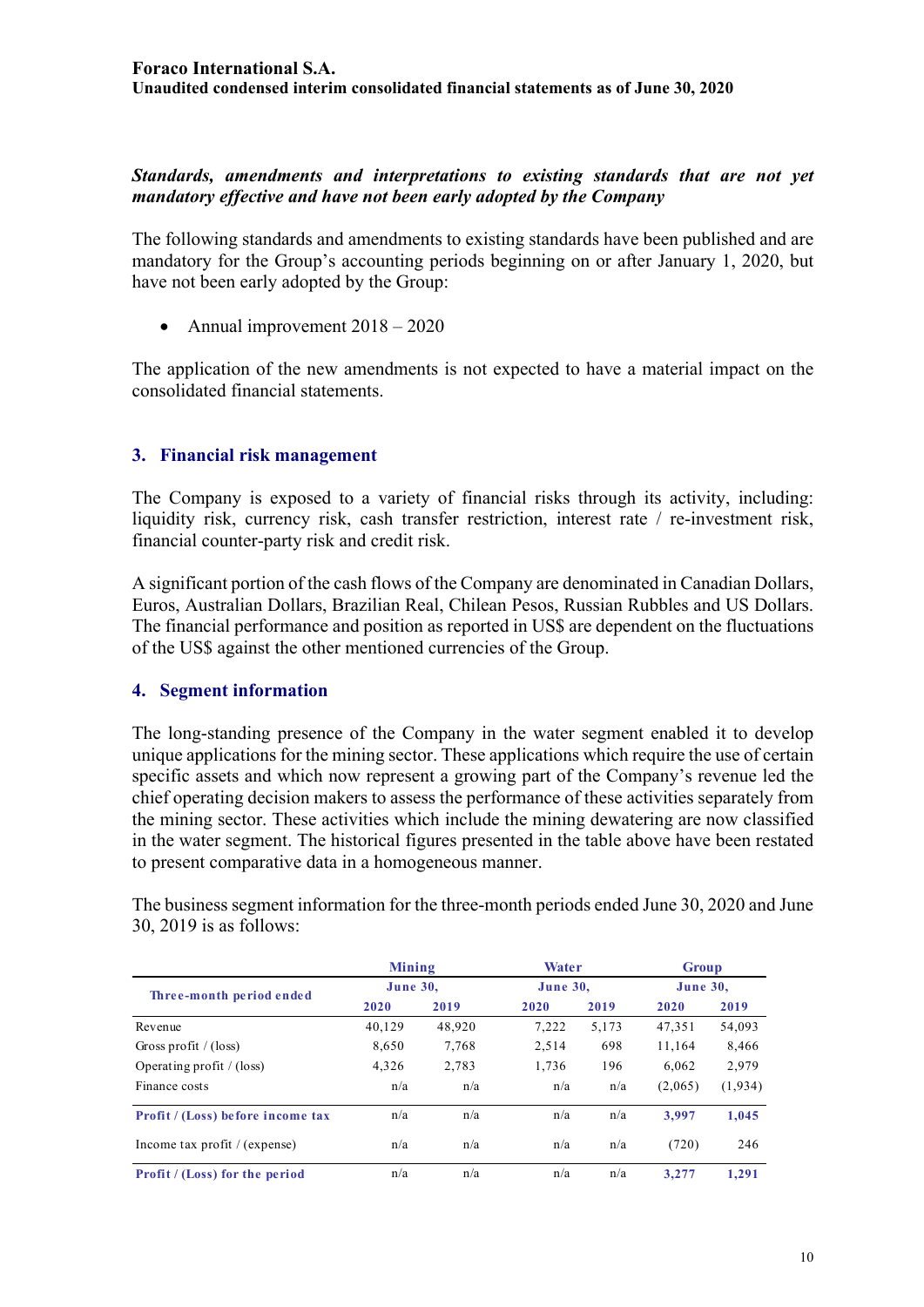The business segment information for the six-month periods ended June 30, 2020 and June 30, 2019 is as follows:

|                                       | Mining<br><b>June 30,</b> |        | <b>Water</b> |       | <b>Group</b> |         |
|---------------------------------------|---------------------------|--------|--------------|-------|--------------|---------|
|                                       |                           |        | June 30,     |       | June 30,     |         |
| Six-month period ended                | 2020                      | 2019   | 2020         | 2019  | 2020         | 2019    |
| Revenue                               | 80,509                    | 90,324 | 16,513       | 8,971 | 97,022       | 99,295  |
| Gross profit / $(\text{loss})$        | 12.169                    | 11,385 | 4,258        | 1,318 | 16,427       | 12,703  |
| Operating profit $/$ (loss)           | 3,667                     | 1.653  | 2,519        | 400   | 6.186        | 2,053   |
| Finance costs                         | n/a                       | n/a    | n/a          | n/a   | (4, 495)     | (4,202) |
| Profit / (Loss) before income tax     | n/a                       | n/a    | n/a          | n/a   | 1.691        | (2,149) |
| Income tax profit / (expense)         | n/a                       | n/a    | n/a          | n/a   | (479)        | (493)   |
| <b>Profit</b> / (Loss) for the period | n/a                       | n/a    | n/a          | n/a   | 1,212        | (2,642) |

The following is a summary of sales to external customers by geographic area for the threemonth periods ended June 30, 2020 and June 30, 2019:

| Three-month period ended       | <b>June 30, 2020</b> | <b>June 30, 2019</b> |
|--------------------------------|----------------------|----------------------|
| Europe, Middle East and Africa | 17,758               | 15,936               |
| South America                  | 6,718                | 12,892               |
| North America                  | 11,570               | 15,370               |
| Asia Pacific                   | 11.305               | 9,895                |
| <b>Net sales</b>               | 47,351               | 54,093               |

During the second quarter 2020, the Covid-19 pandemic significantly impacted the exchange rates between currencies. The evolution of sales by region presented above is largely driven by the impact of exchange rate fluctuations. The Company mitigates its net exposure to foreign currency fluctuations by balancing its costs, revenues and financing in local currencies, resulting in a natural hedge.

 The following is a summary of sales to external customers by geographic area for the sixmonth periods ended June 30, 2020 and June 30, 2019:

| Six-month period ended         | <b>June 30, 2020</b> | <b>June 30, 2019</b> |
|--------------------------------|----------------------|----------------------|
| Europe, Middle East and Africa | 32,863               | 25,133               |
| South America                  | 15,804               | 22,649               |
| North America                  | 29,846               | 34,463               |
| Asia Pacific                   | 18,509               | 17,050               |
| <b>Net sales</b>               | 97,022               | 99,295               |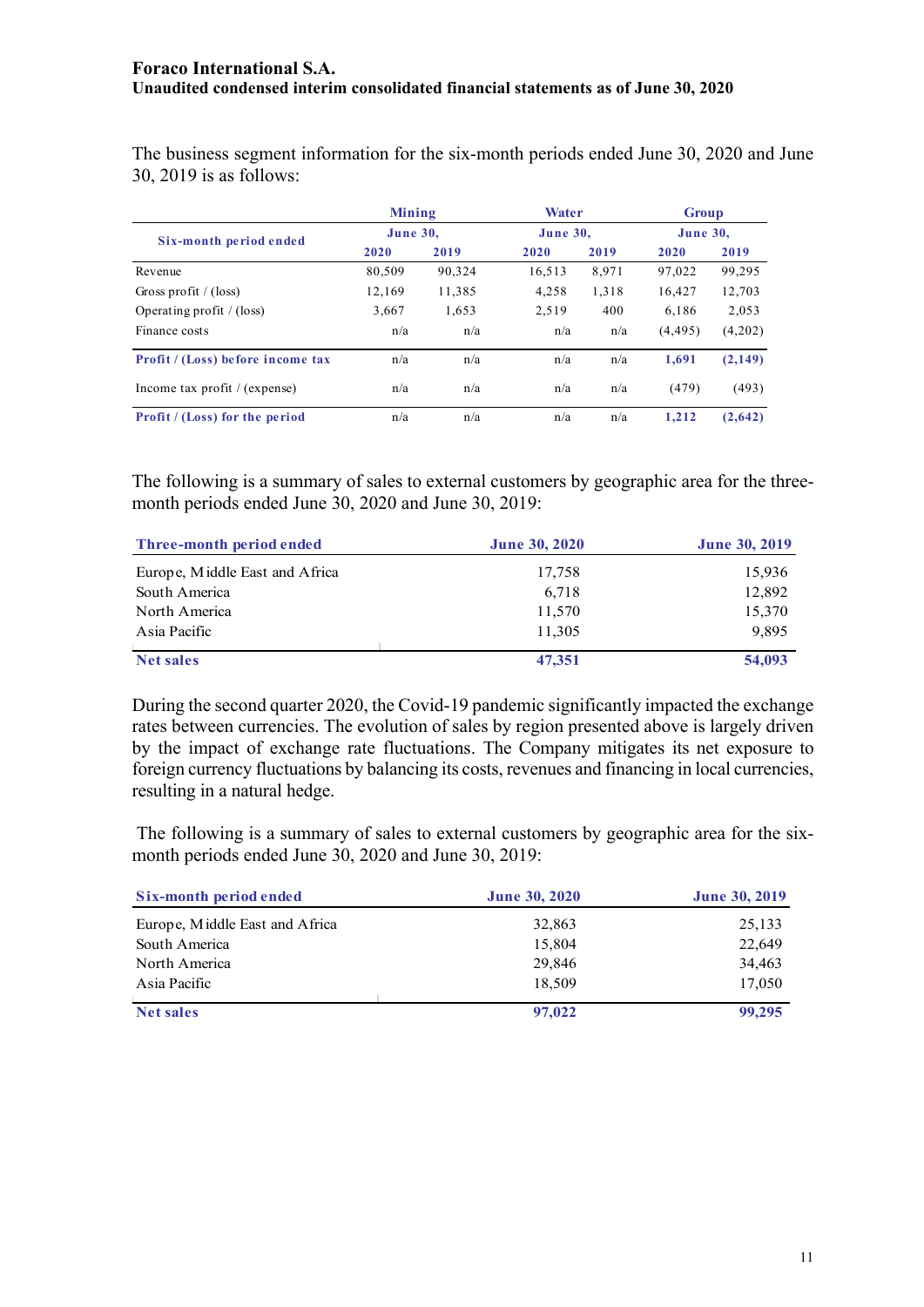# **5. Property, plant and equipment**

Property, plant and equipment (PP&E) consists of the following:

|                                     | Land $\&$<br><b>Buildings</b> | <b>Drilling</b><br>equipment<br>& tools | <b>Automotive</b><br>equipment | <b>Office</b><br>furniture $\&$<br>other<br>equipment | <b>Rights of</b><br><b>use</b> | <b>Total</b> |
|-------------------------------------|-------------------------------|-----------------------------------------|--------------------------------|-------------------------------------------------------|--------------------------------|--------------|
|                                     |                               |                                         |                                |                                                       |                                |              |
| <b>Year ended December 31, 2019</b> |                               |                                         |                                | 286                                                   |                                |              |
| Opening net book amount             | 1,790                         | 27,926                                  | 1,817                          |                                                       |                                | 31,821       |
| First-time adoption of IFRS 16      | $\overline{\phantom{a}}$      |                                         |                                |                                                       | 4,389                          | 4,389        |
| Additions                           | 13                            | 12,862                                  | 898                            | 260                                                   | 861                            | 14,894       |
| Exchange differences                | 10                            | 2,555                                   | 47                             | 1                                                     | (9)                            | 2,604        |
| Disposals or retirements            |                               | (379)                                   | (17)                           |                                                       |                                | (396)        |
| Depreciation expense                | (173)                         | (15,802)                                | (931)                          | (142)                                                 | (1,065)                        | (18, 113)    |
| <b>Closing net book value</b>       | 1,640                         | 27,162                                  | 1,814                          | 405                                                   | 4,176                          | 35,197       |
| Period ended June 30, 2020          |                               |                                         |                                |                                                       |                                |              |
| Opening net book amount             | 1,640                         | 27,162                                  | 1,814                          | 405                                                   | 4,176                          | 35,197       |
| Additions                           | 2                             | 3,697                                   | 682                            | 65                                                    |                                | 4,446        |
| Exchange differences                | (62)                          | 97                                      | (40)                           | (42)                                                  | (1)                            | (48)         |
| Disposals or retirements            |                               | (55)                                    | (10)                           | $\overline{\phantom{a}}$                              |                                | (65)         |
| Depreciation expense                | (55)                          | (7,304)                                 | (308)                          | (82)                                                  | (600)                          | (8,349)      |
| <b>Closing net book value</b>       | 1,525                         | 23,597                                  | 2,138                          | 346                                                   | 3,575                          | 31,181       |

The PP&E depreciation expense and the intangible asset amortization expense have been charged to the income statement as follows:

| <b>Period ended</b>                                           | <b>June 30,</b><br>2020 | <b>June 30,</b><br>2019 |  |
|---------------------------------------------------------------|-------------------------|-------------------------|--|
| Cost of sales<br>Selling, general and administrative expenses | 7.949<br>400            | 8,645<br>172            |  |
| <b>Total depreciation and amortization</b>                    | 8.349                   | 8.817                   |  |

#### **6. Goodwill**

Goodwill can be analyzed as follows:

|                                                                | <b>June 30,</b><br>2020 | December 31,<br>2019 |  |
|----------------------------------------------------------------|-------------------------|----------------------|--|
| <b>Goodwill at beginning of period</b><br>Exchange differences | 75,936<br>(11, 840)     | 78,229<br>(2,293)    |  |
| Goodwill at end of the period                                  | 64,096                  | 75,936               |  |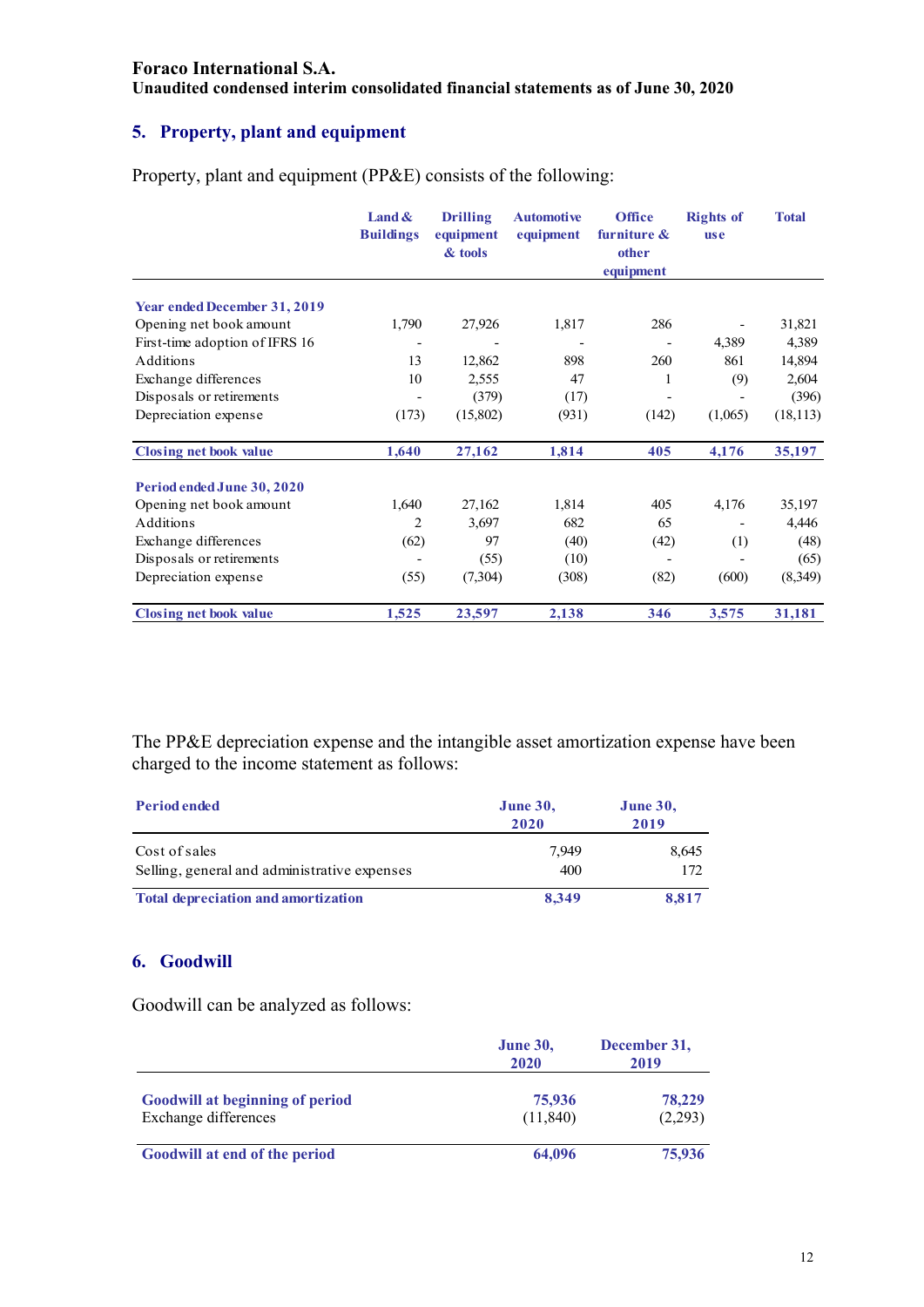Goodwill is denominated in the functional currency of its primary economic environment and is allocated to the following geographic regions: South America (US\$ 43.0 million), North America (US\$ 8.3 million), Asia Pacific (US\$ 7.0 million) and Europe, Middle East and Africa (US\$ 5.8 million).

The significant variations in currency exchange rates during the period resulted in the recognition of unfavorable exchange rates differences mainly in South America (US\$ 11.8 million for H1 2020).

#### **7. Inventories**

Inventories break down as follows:

|                                                                | <b>June 30,</b><br>2020 | December 31,<br>2019 |
|----------------------------------------------------------------|-------------------------|----------------------|
| Spare parts and consumables, gross<br>Less inventory allowance | 29,703                  | 32,873               |
| <b>Inventories</b> , net                                       | 29,703                  | 32,873               |

The Company continually assesses spare parts and consumables and writes off obsolete inventories as soon as they are identified.

#### **8. Financial debt and lease obligations**

As at June 30, 2020, the maturity of financial debt can be analyzed as presented in the table below:

|                       | <b>June 30, 2020</b> |
|-----------------------|----------------------|
| Credit lines          | 4,834                |
| Long-term debt        |                      |
| Within one year       | 1,909                |
| Between 1 and 2 years | 136,676              |
| Between 2 and 3 years | 532                  |
| Between 3 and 4 years | 188                  |
| Between 4 and 5 years |                      |
| <b>Total</b>          | 144,139              |

The borrowing above is mainly denominated in Euros.

As part of the implementation of IFRS 16, the Company recognized lease obligations amounting to US\$ 4,389 thousand as at January  $1<sup>st</sup>$ , 2019. As at June, 2020, the corresponding amount is US\$ 3,525 thousand.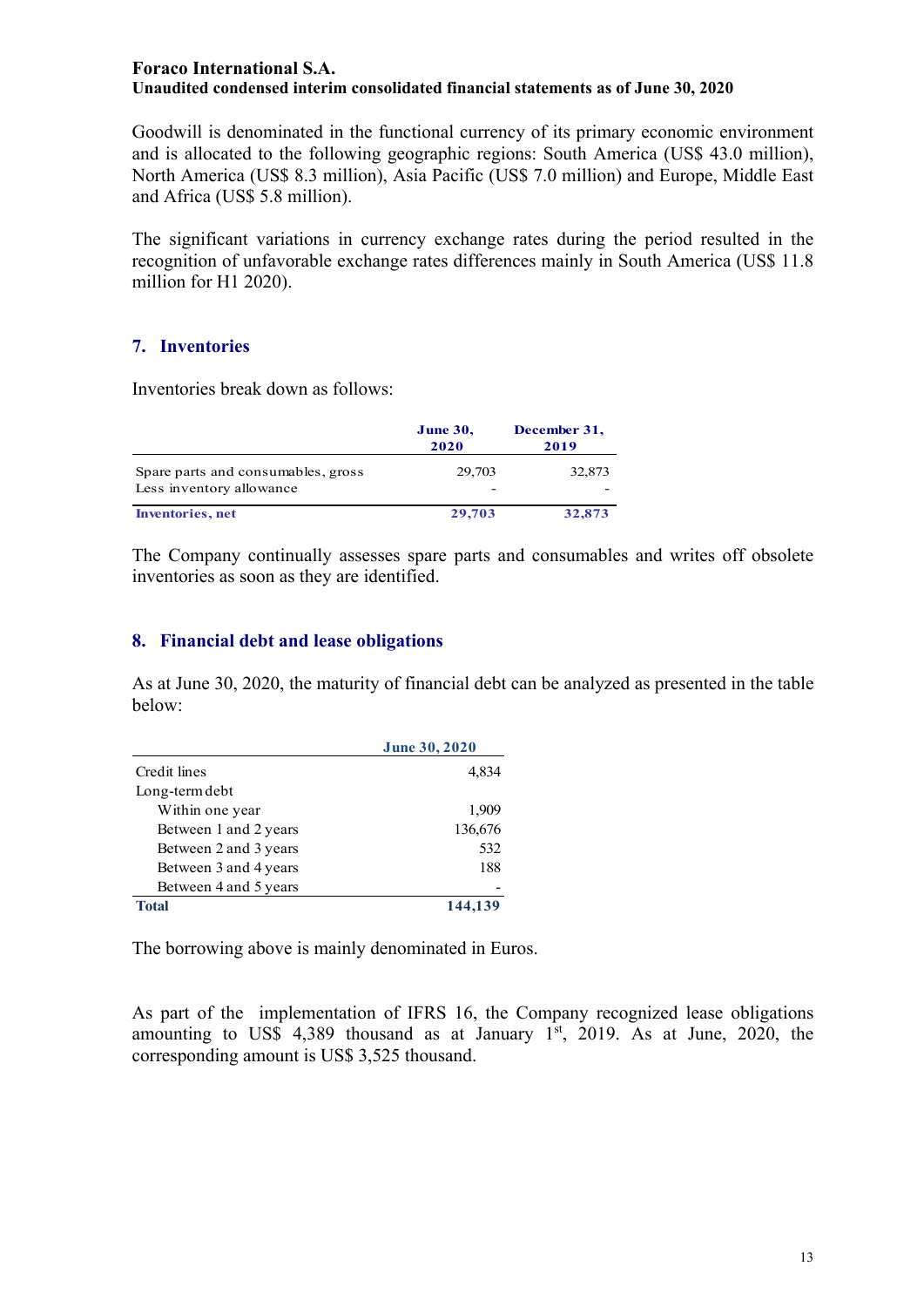#### **9. Provisions**

Provisions comprise the following elements:

|                                          | <b>Pension and</b><br>retirement<br><i>indemnities</i> | <b>Provision</b><br>for tax<br>uncertainty | <b>Claims</b> | <b>Total</b> |
|------------------------------------------|--------------------------------------------------------|--------------------------------------------|---------------|--------------|
| As at January 1, 2020                    | 406                                                    |                                            | 327           | 733          |
| Charged to consolidated income statement |                                                        |                                            |               |              |
| - Addition to provisions                 | 30                                                     | ٠                                          |               | 30           |
| - Used amounts reversed                  | $\qquad \qquad$                                        |                                            | (60)          | (60)         |
| - Unused amouts reversed                 |                                                        | ٠                                          |               |              |
| - Exchange differences                   | 2                                                      |                                            | (23)          | (21)         |
| As at June 30, 2020                      | 438                                                    |                                            | 244           | 682          |

A certain number of claims have been filed by former employees of the Brazilian subsidiary. These claims may result in a cash outflow for the Company. Given the uncertainty surrounding such claims, an amount of US\$ 244 thousand has been provided for as at June 30, 2020.

The Company operates in various countries and may be subject to tax audits and employee related risks. The Company is currently facing such risks in certain countries. The Company regularly reassesses its exposure and accounts for provisions accordingly.

#### **10. Share capital and change in equity**

#### **Number of shares outstanding**

As at June 30, 2020, the total common shares of the Company are distributed as follows:

|                                                                               | Number of shares |
|-------------------------------------------------------------------------------|------------------|
| Common shares held directly or indirectly by principal shareholders           | 37,594,498       |
| Common shares held directly or indirectly by individuals in their capacity as |                  |
| members of the Board of Directors                                             | 1,164,754        |
| Common shares held by the Company                                             | 74.769           |
| Common shares held by the public                                              | 51,117,777       |
| Total shares issued and outstanding                                           | 89,951,798       |
| Common shares held by the Company                                             | (74,769)         |
| Total common shares issued and outstanding                                    | 89,877,029       |

#### **Treasury shares**

The Company filed a notice on June 17, 2020, in respect of an additional NCIB with the TSX. The Company was entitled to purchase up to 1,000,000 additional common shares.

As at June 30, 2020, the Company owns 74,769 of its own shares (74,769 as at December 31, 2019).

The common shares held by the Company can be used for potential future free share plans, bonus schemes and for other general purposes.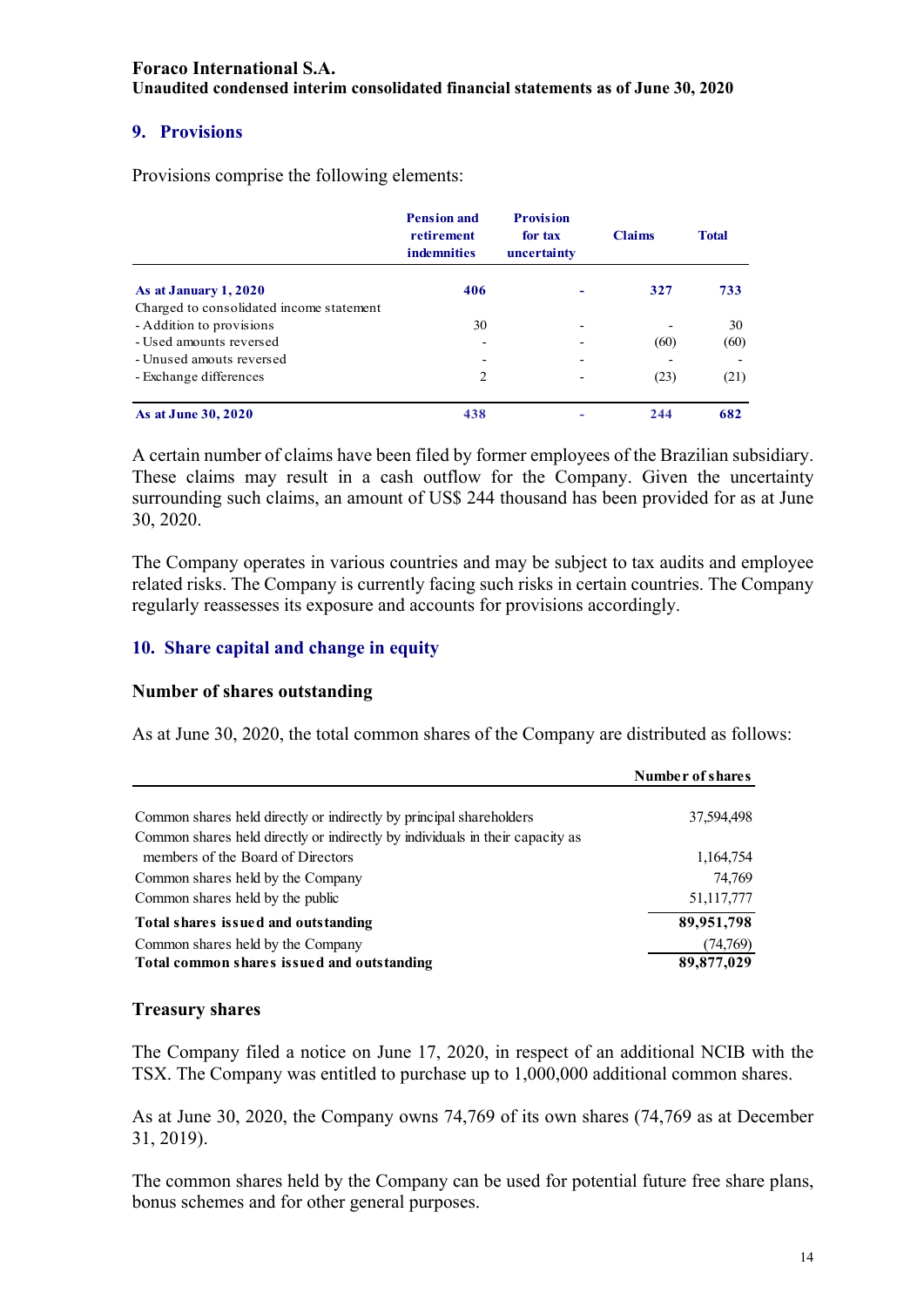# **11. Expenses by nature**

Operating expenses / (income), net by nature are as follows:

|                                                         | <b>Three-month period</b><br>ended June 30, |           | Six-month period ended<br><b>June 30.</b> |           |
|---------------------------------------------------------|---------------------------------------------|-----------|-------------------------------------------|-----------|
|                                                         | 2020                                        | 2019      | 2020                                      | 2019      |
| Depreciation and amortization                           | (4,054)                                     | (4,320)   | (8,350)                                   | (8,645)   |
| Accruals increases / (reversals)                        | (2)                                         | (62)      | (110)                                     | 63        |
| Raw materials, consumables used and<br>external charges | (23, 159)                                   | (25,946)  | (49,808)                                  | (48,093)  |
| Employee benefit expense                                | (17,741)                                    | (20, 204) | (35,789)                                  | (39, 835) |
| Taxes other than on income                              | (187)                                       | (453)     | (722)                                     | (848)     |
| Other operating (expenses) / profit, net                | (72)                                        | (128)     | 18                                        | 117       |
| <b>Total operating expenses</b>                         | (45,215)                                    | (51, 113) | (94,761)                                  | (97,241)  |

The US\$ 2.0 million net profit corresponding to the successful conclusion of a contract has been allocated to the related expenses for the purpose of the table above.

Share-based compensation expenses recognized within Employee benefit expense for the period ended June 30, 2020 amount to US\$ 90 thousand (US\$ 90 thousand in 2019).

#### **12. Income tax expense**

During the three-month period ended June 30, 2020, the Company recognized an income tax expense amounting to US\$ 720 thousand. The income tax is recognized based on Management's best estimate of the average annual income tax rate expected for the full financial year on a tax jurisdiction by tax jurisdiction basis.

#### **13. Commitments and contingencies**

Guarantees given are as follows:

|                            | <b>June 30,</b><br>2020 | December 31,<br>2019 |  |
|----------------------------|-------------------------|----------------------|--|
| Bid bonds                  | 222                     | 530                  |  |
| Advance payment guarantees | 6,450                   | 3,537                |  |
| Performance guarantees     | 1,981                   | 2,091                |  |
| Retention guarantees       | 185                     | 181                  |  |
| Financial guarantees       | 156                     | 155                  |  |
| <b>Total</b>               | 8,994                   | 6.494                |  |

The Company benefits from a contract guarantee line confirmed until May 2022 of  $E12.7$ million (US\$ 14.0 million) of which  $64.3$  million (US\$ 4.8 million) was used as at June 30, 2020.

As part of the debt reorganization in 2017, the Company granted in favor of its lenders a pledge (i) on 100% of the shares held by Foraco International in certain of its subsidiaries in